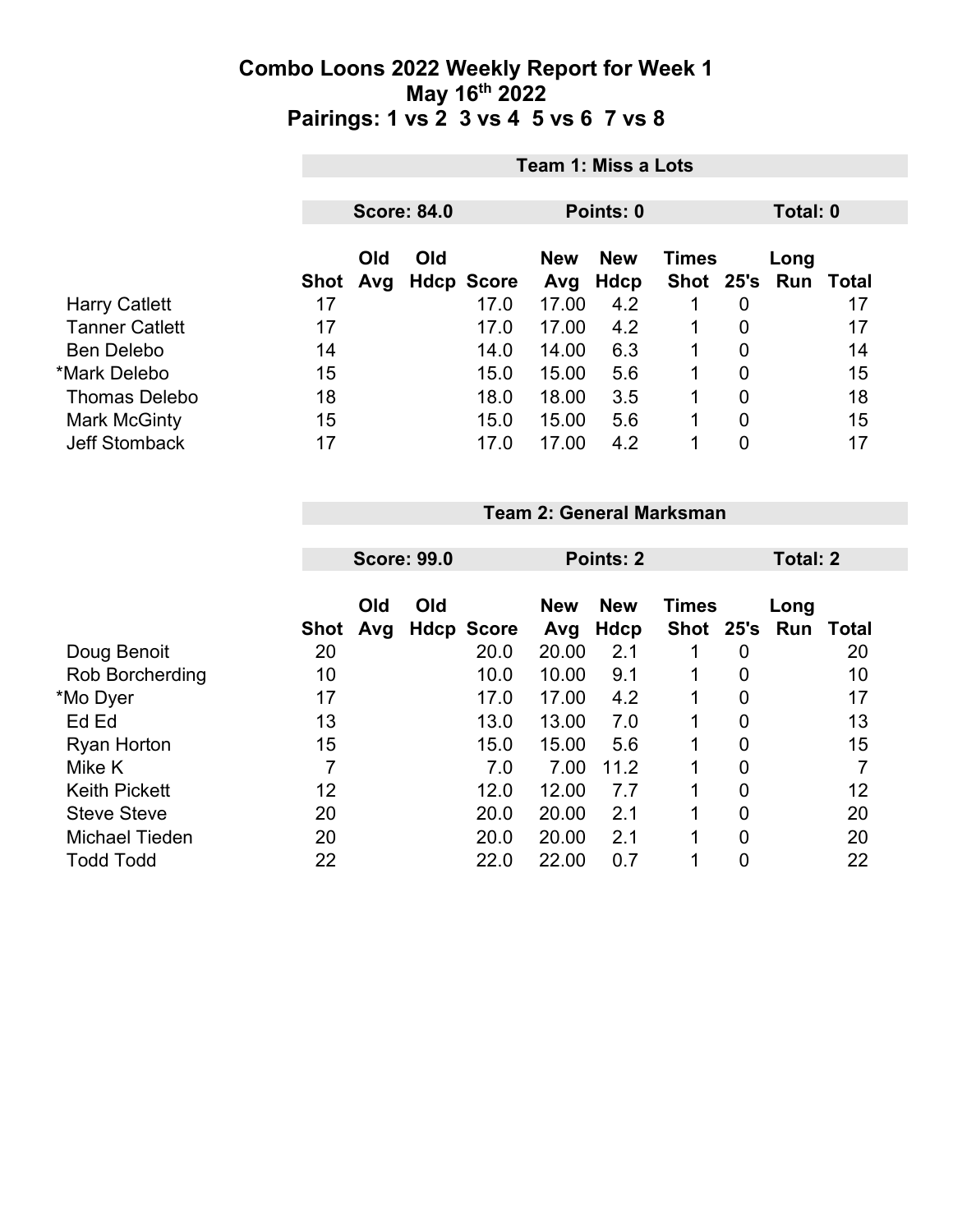|                      |             | <b>Team 3: Skidmarks</b> |     |                   |            |            |              |                  |          |                  |  |
|----------------------|-------------|--------------------------|-----|-------------------|------------|------------|--------------|------------------|----------|------------------|--|
|                      |             |                          |     |                   |            |            |              |                  |          |                  |  |
|                      |             | <b>Score: 86.0</b>       |     |                   |            | Points: 0  |              |                  | Total: 0 |                  |  |
|                      |             | Old                      | Old |                   | <b>New</b> | <b>New</b> | <b>Times</b> |                  | Long     |                  |  |
|                      | <b>Shot</b> | Avg                      |     | <b>Hdcp Score</b> | Avg        | Hdcp       | Shot 25's    |                  |          | <b>Run Total</b> |  |
| <b>Mike Carbone</b>  | 15          |                          |     | 15.0              | 15.00      | 5.6        | 1            | $\boldsymbol{0}$ |          | 15               |  |
| Josh Halloran        |             |                          |     |                   |            |            | 0            | $\overline{0}$   |          | 0                |  |
| Dean Hanson          |             |                          |     |                   |            |            | 0            | $\boldsymbol{0}$ |          | 0                |  |
| *JD Hanson           | 21          |                          |     | 21.0              | 21.00      | 1.4        | 1            | 0                |          | 21               |  |
| Pat Hegseth          | 2           |                          |     | 2.0               | 2.00       | 14.7       |              | $\overline{0}$   |          | $\overline{2}$   |  |
| <b>Tony Hegseth</b>  | 14          |                          |     | 14.0              | 14.00      | 6.3        | 1            | 0                |          | 14               |  |
| <b>Scott Huckert</b> | 9           |                          |     | 9.0               | 9.00       | 9.8        | 1            | $\overline{0}$   |          | 9                |  |
| <b>Tim Nolan</b>     | 17          |                          |     | 17.0              | 17.00      | 4.2        | 1            | $\overline{0}$   |          | 17               |  |
| <b>Jerrid Voss</b>   | 19          |                          |     | 19.0              | 19.00      | 2.8        | 1            | 0                |          | 19               |  |

|                       |      |     | <b>Score: 94.0</b> |                   |            | Points: 2  |               |                | <b>Total: 2</b> |       |
|-----------------------|------|-----|--------------------|-------------------|------------|------------|---------------|----------------|-----------------|-------|
|                       |      |     |                    |                   |            |            |               |                |                 |       |
|                       |      | Old | Old                |                   | <b>New</b> | <b>New</b> | <b>Times</b>  |                | Long            |       |
|                       | Shot | Avg |                    | <b>Hdcp Score</b> | Avg        | Hdcp       | Shot 25's Run |                |                 | Total |
| Matt B                | 9    |     |                    | 9.0               | 9.00       | 9.8        | 1             | 0              |                 | 9     |
| John Collins          | 22   |     |                    | 22.0              | 22.00      | 0.7        |               | 0              |                 | 22    |
| <b>Justin Collins</b> | 15   |     |                    | 15.0              | 15.00      | 5.6        | 1             | $\overline{0}$ |                 | 15    |
| <b>Sam Collins</b>    | 20   |     |                    | 20.0              | 20.00      | 2.1        | 1             | $\overline{0}$ |                 | 20    |
| <b>Tom Forrest</b>    | 23   |     |                    | 23.0              | 23.00      | 2.1        | 1             | 0              |                 | 23    |
| Jeff Jeff             | 14   |     |                    | 14.0              | 14.00      | 6.3        | 1             | 0              |                 | 14    |
| Mo Mo                 | 8    |     |                    | 8.0               | 8.00       | 10.5       | 1             | $\overline{0}$ |                 | 8     |
| <b>Neal Neal</b>      | 13   |     |                    | 13.0              | 13.00      | 7.0        | 1             | $\overline{0}$ |                 | 13    |
| <b>Keith Ross</b>     | 9    |     |                    | 9.0               | 9.00       | 9.8        | 1             | 0              |                 | 9     |

**Team 4: Gun Slingers**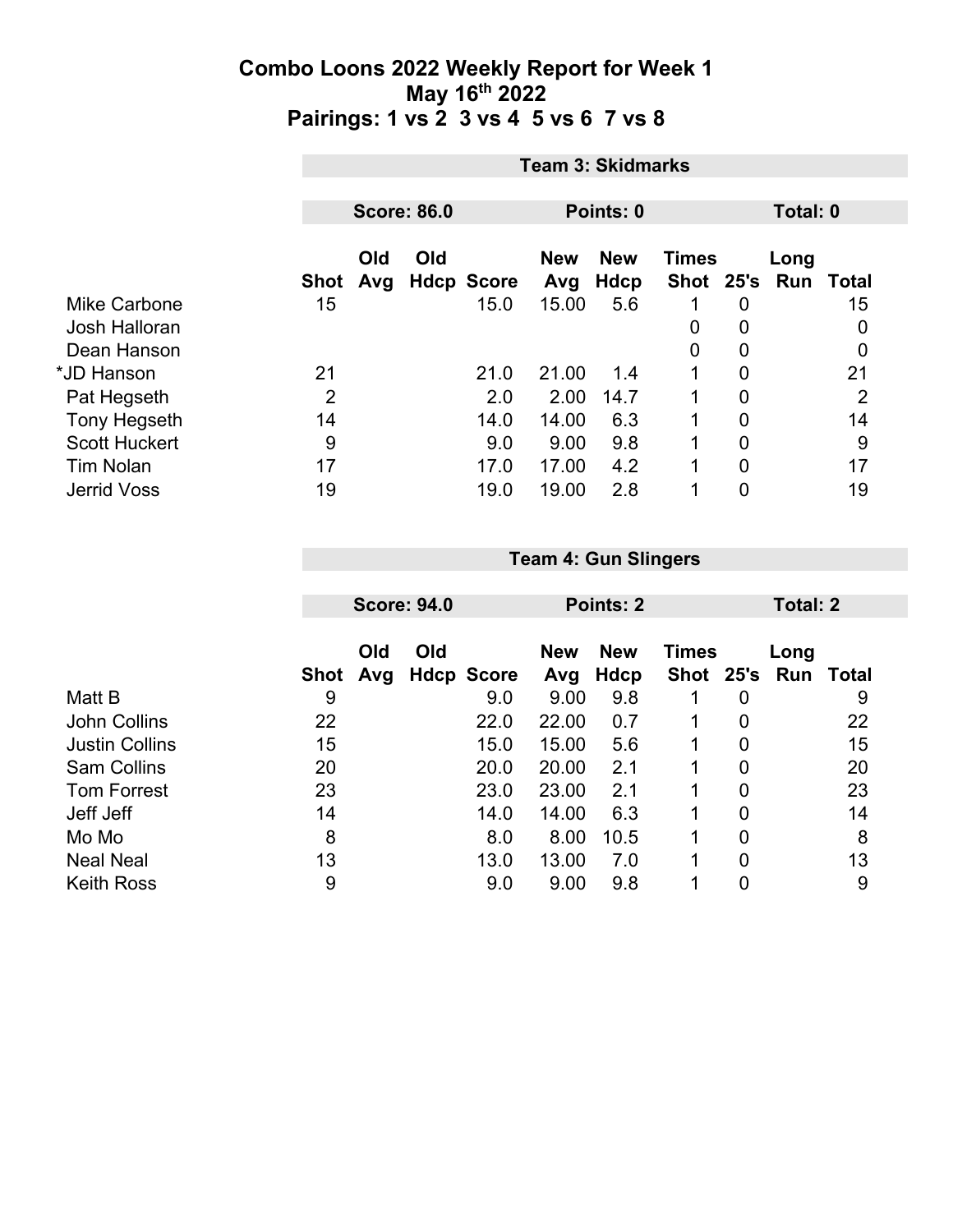|                      | <b>Team 5: Concussion Ducks</b> |                                             |     |                   |            |            |               |   |      |       |  |
|----------------------|---------------------------------|---------------------------------------------|-----|-------------------|------------|------------|---------------|---|------|-------|--|
|                      |                                 | <b>Score: 59.0</b><br>Points: 0<br>Total: 0 |     |                   |            |            |               |   |      |       |  |
|                      |                                 |                                             |     |                   |            |            |               |   |      |       |  |
|                      |                                 | Old                                         | Old |                   | <b>New</b> | <b>New</b> | <b>Times</b>  |   | Long |       |  |
|                      | Shot                            | Avg                                         |     | <b>Hdcp Score</b> | Avg        | Hdcp       | Shot 25's Run |   |      | Total |  |
| Jeff Bakke           | 10                              |                                             |     | 10.0              | 10.00      | 9.1        |               | 0 |      | 10    |  |
| <b>Randy Beyreis</b> | 8                               |                                             |     | 8.0               | 8.00       | 10.5       |               | 0 |      | 8     |  |
| <b>Scott Elke</b>    |                                 |                                             |     | 7.0               | 7.00       | 11.2       | $\mathbf 1$   | 0 |      | 7     |  |
| *Kevin Griffin       | 9                               |                                             |     | 9.0               | 9.00       | 9.8        |               | 0 |      | 9     |  |
| Brian Jablonski      | 10                              |                                             |     | 10.0              | 10.00      | 9.1        |               | 0 |      | 10    |  |
| Jason Lamusga        | 8                               |                                             |     | 8.0               | 8.00       | 10.5       |               | 0 |      | 8     |  |
| Jon Livingston       | 18                              |                                             |     | 18.0              | 18.00      | 3.5        |               | 0 |      | 18    |  |
| <b>Kevin Schmidt</b> | 11                              |                                             |     | 11.0              | 11.00      | 8.4        |               | 0 |      | 11    |  |
| <b>Bud Schoenle</b>  | 10                              |                                             |     | 10.0              | 10.00      | 9.1        |               | 0 |      | 10    |  |
| <b>Jeff Strong</b>   | 10                              |                                             |     | 10.0              | 10.00      | 9.1        |               | 0 |      | 10    |  |

|                     |      |            |                    |                   |                   | <b>Points: 2</b>   |                 |                |                             |                |
|---------------------|------|------------|--------------------|-------------------|-------------------|--------------------|-----------------|----------------|-----------------------------|----------------|
|                     |      |            | <b>Score: 66.0</b> |                   |                   |                    | <b>Total: 2</b> |                |                             |                |
|                     | Shot | Old<br>Avg | Old                | <b>Hdcp Score</b> | <b>New</b><br>Avg | <b>New</b><br>Hdcp | <b>Times</b>    |                | Long<br>Shot 25's Run Total |                |
| *Tom Bednarczyk     | 11   |            |                    | 11.0              | 11.00             | 8.4                |                 | 0              |                             | 11             |
| <b>Rob Bennett</b>  | 17   |            |                    | 17.0              | 17.00             | 4.2                |                 | 0              |                             | 17             |
| <b>Tony Calova</b>  |      |            |                    |                   |                   |                    | 0               | 0              |                             | 0              |
| Jeff Freeman        | 12   |            |                    | 12.0              | 12.00             | 7.7                | 1               | $\overline{0}$ |                             | 12             |
| Scott Johnson       | 15   |            |                    | 15.0              | 15.00             | 5.6                | 1               | 0              |                             | 15             |
| <b>Brent Larsen</b> |      |            |                    |                   |                   |                    | 0               | 0              |                             | $\mathbf 0$    |
| <b>Shawn Meyer</b>  |      |            |                    |                   |                   |                    | 0               | $\overline{0}$ |                             | $\overline{0}$ |
| <b>Greg Neva</b>    |      |            |                    |                   |                   |                    | 0               | 0              |                             | 0              |
| Jon Pangerl         |      |            |                    |                   |                   |                    | 0               | 0              |                             | 0              |
| <b>Tim White</b>    |      |            |                    |                   |                   |                    | 0               | 0              |                             | 0              |

**Team 6: Davis**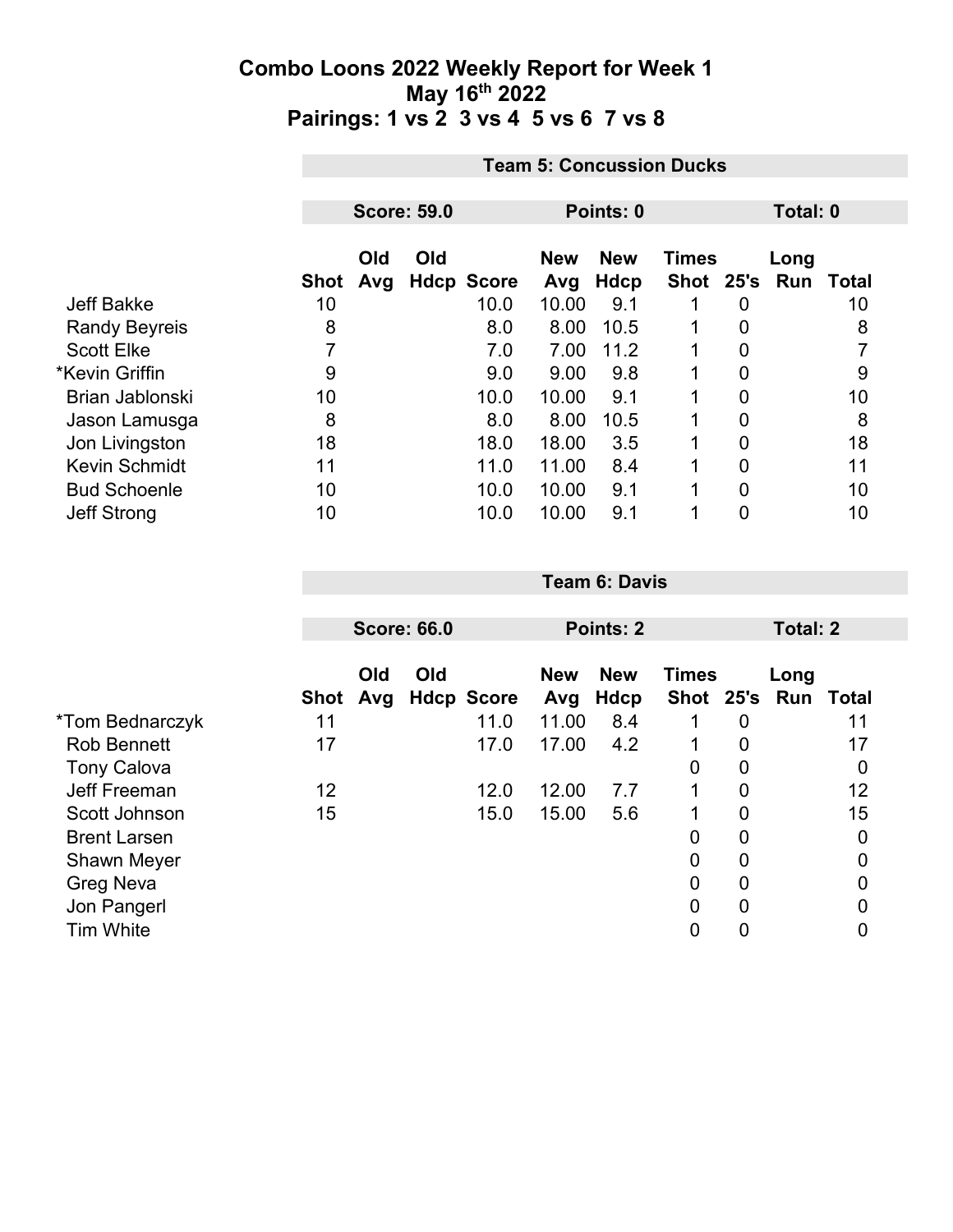|                     |                | <b>Team 7: Team Pigeon Pounders</b> |     |                   |                   |                    |                               |                |      |                |  |  |
|---------------------|----------------|-------------------------------------|-----|-------------------|-------------------|--------------------|-------------------------------|----------------|------|----------------|--|--|
|                     |                | <b>Score: 50.0</b><br>Points: 0     |     |                   |                   |                    |                               | Total: 0       |      |                |  |  |
|                     | Shot           | Old<br>Avg                          | Old | <b>Hdcp Score</b> | <b>New</b><br>Avg | <b>New</b><br>Hdcp | <b>Times</b><br>Shot 25's Run |                | Long | Total          |  |  |
| Joe Boetl           |                |                                     |     | 1.0               |                   |                    | 0                             | 0              |      | 0              |  |  |
| John DeLeon         | 8              |                                     |     | 8.0               | 8.00              | 10.5               |                               | 0              |      | 8              |  |  |
| <b>Tim Diamond</b>  |                |                                     |     |                   |                   |                    | 0                             | 0              |      | $\mathbf 0$    |  |  |
| Dan Leach           | 7              |                                     |     | 7.0               | 7.00              | 11.2               |                               | 0              |      |                |  |  |
| Nick Leach          | 8              |                                     |     | 8.0               | 8.00              | 10.5               |                               | 0              |      | 8              |  |  |
| <b>Robert Libke</b> | 15             |                                     |     | 15.0              | 15.00             | 5.6                |                               | 0              |      | 15             |  |  |
| <b>Reide Weber</b>  |                |                                     |     |                   |                   |                    | 0                             | 0              |      | $\mathbf 0$    |  |  |
| Ivan Weiss          | 2              |                                     |     | 2.0               | 2.00              | 14.7               |                               | 0              |      | $\overline{2}$ |  |  |
| <b>Lisa Weiss</b>   | $\overline{2}$ |                                     |     | 2.0               | 2.00              | 14.7               |                               | $\overline{0}$ |      | $\overline{2}$ |  |  |
| *Ivan Weiss Jr      | 12             |                                     |     | 12.0              | 12.00             | 7.7                |                               | 0              |      | 12             |  |  |

|            |                    |                                                  | Team 8: League average |       |          |          |  |
|------------|--------------------|--------------------------------------------------|------------------------|-------|----------|----------|--|
|            |                    |                                                  |                        |       |          |          |  |
|            | <b>Score: 76.9</b> |                                                  | Points: 2              |       |          | Total: 2 |  |
| <b>Old</b> | Old                | Shot Avg Hdcp Score Avg Hdcp Shot 25's Run Total | New New                | Times | $\Omega$ | Long     |  |

Super Shooters: None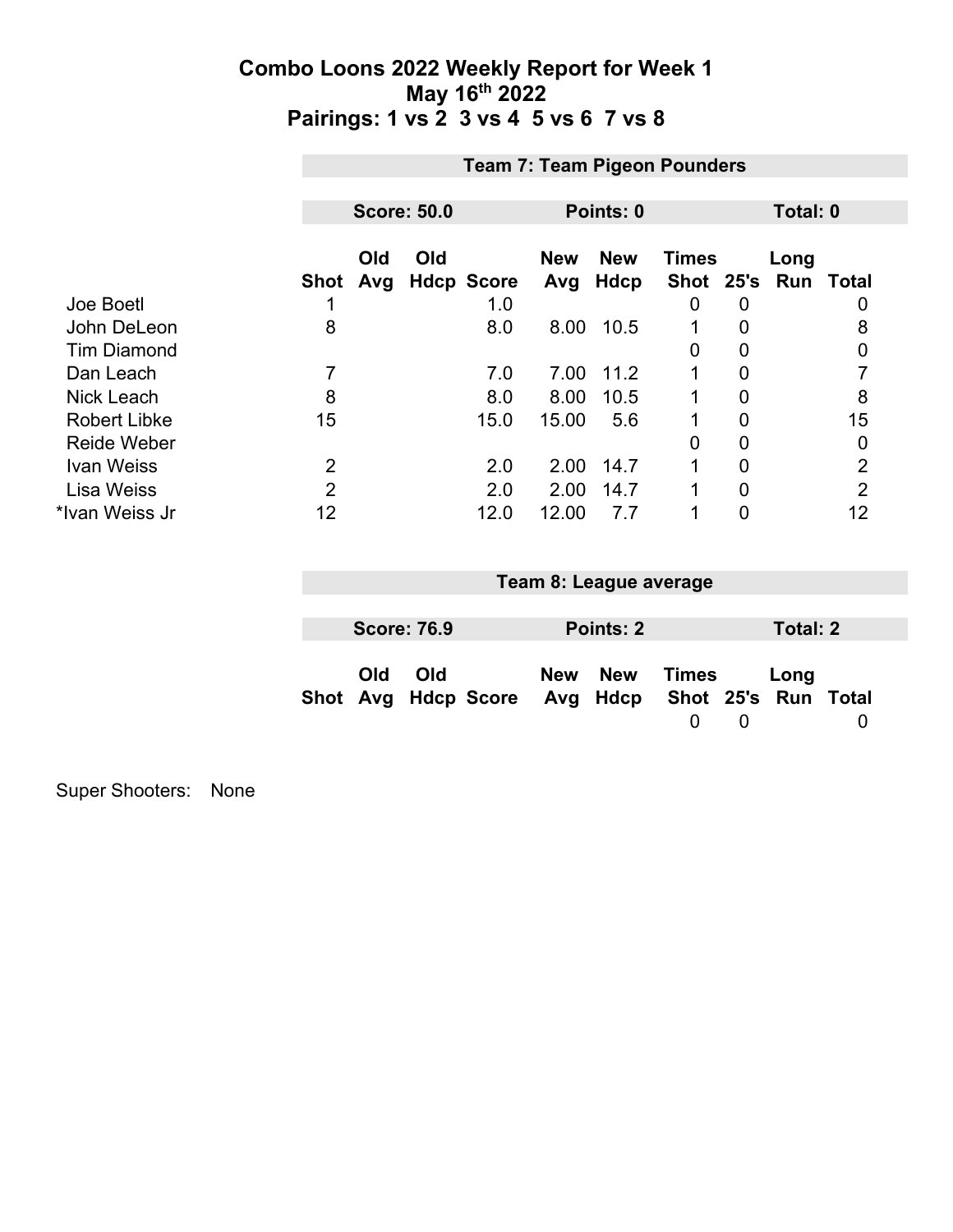## **Combo Loons 2022 Team Standings through week 1**

| <b>Davis</b><br>Team 6<br><b>Gun Slingers</b><br>Team 4<br><b>General Marksman</b><br>Team 2<br><b>Team Pigeon Pounders</b><br>Team 7<br><b>Concussion Ducks</b><br>Team 5<br><b>Skidmarks</b><br>Team 3<br><b>Miss a Lots</b><br>Team 1 | Team 8 | League average | 2.0 |
|------------------------------------------------------------------------------------------------------------------------------------------------------------------------------------------------------------------------------------------|--------|----------------|-----|
|                                                                                                                                                                                                                                          |        |                | 2.0 |
|                                                                                                                                                                                                                                          |        |                | 2.0 |
|                                                                                                                                                                                                                                          |        |                | 2.0 |
|                                                                                                                                                                                                                                          |        |                | 0.0 |
|                                                                                                                                                                                                                                          |        |                | 0.0 |
|                                                                                                                                                                                                                                          |        |                | 0.0 |
|                                                                                                                                                                                                                                          |        |                | 0.0 |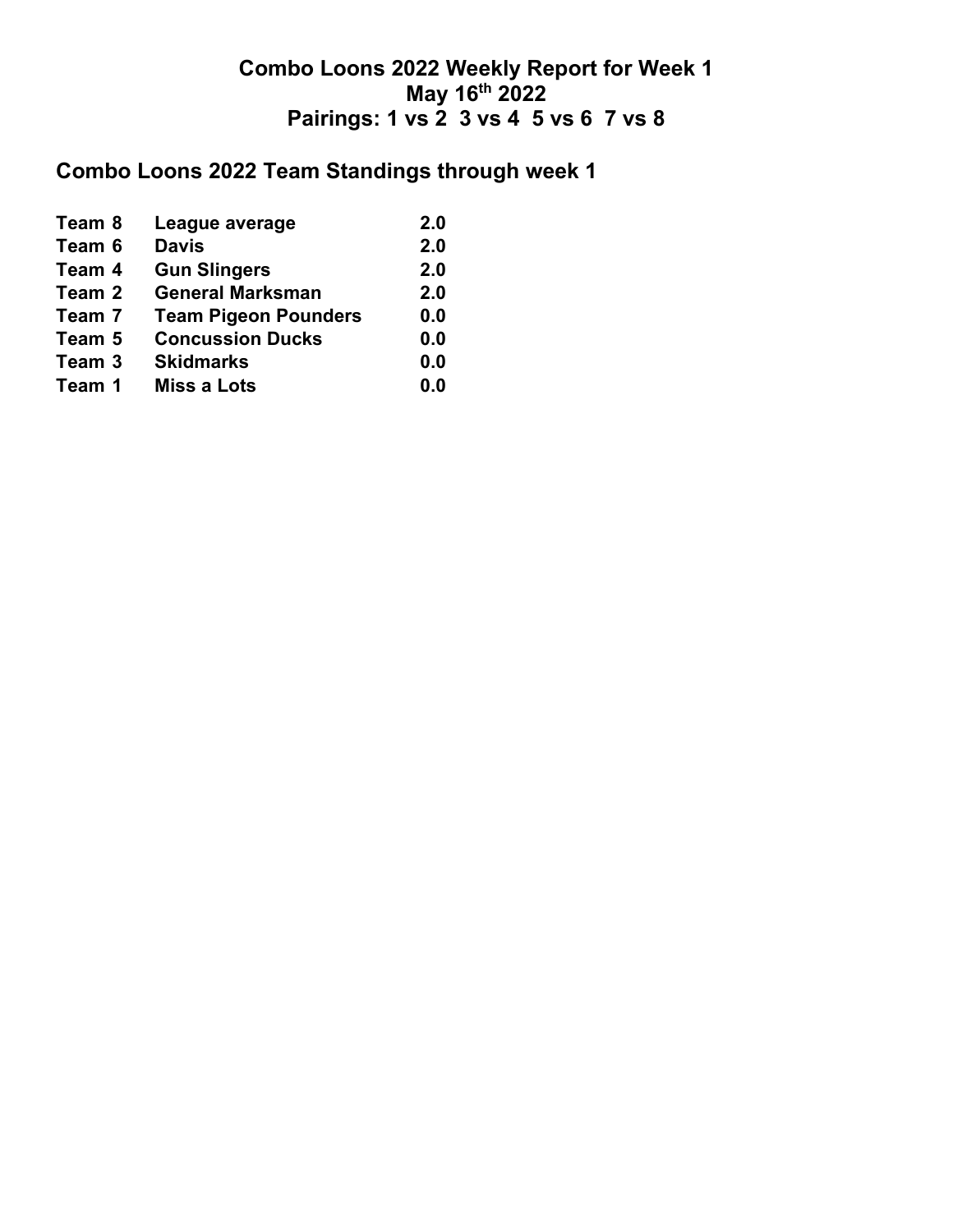# **Combo Loons 2022 Total Target Leaders Through Week 1**

| Shooter               | Total | Avg   |   | <b>Rounds Straights Team</b> |                             |
|-----------------------|-------|-------|---|------------------------------|-----------------------------|
| <b>Tom Forrest</b>    | 23    | 23.00 | 1 | 0                            | <b>Gun Slingers</b>         |
| <b>John Collins</b>   | 22    | 22.00 | 1 | 0                            | <b>Gun Slingers</b>         |
| <b>Todd Todd</b>      | 22    | 22.00 | 1 | 0                            | <b>General Marksman</b>     |
| <b>JD Hanson</b>      | 21    | 21.00 | 1 | 0                            | <b>Skidmarks</b>            |
| Doug Benoit           | 20    | 20.00 | 1 | 0                            | <b>General Marksman</b>     |
| <b>Steve Steve</b>    | 20    | 20.00 | 1 | 0                            | <b>General Marksman</b>     |
| <b>Sam Collins</b>    | 20    | 20.00 | 1 | 0                            | <b>Gun Slingers</b>         |
| <b>Michael Tieden</b> | 20    | 20.00 | 1 | 0                            | <b>General Marksman</b>     |
| <b>Jerrid Voss</b>    | 19    | 19.00 | 1 | 0                            | <b>Skidmarks</b>            |
| Jon Livingston        | 18    | 18.00 | 1 | 0                            | <b>Concussion Ducks</b>     |
| <b>Thomas Delebo</b>  | 18    | 18.00 | 1 | 0                            | Miss a Lots                 |
| <b>Tim Nolan</b>      | 17    | 17.00 | 1 | 0                            | <b>Skidmarks</b>            |
| <b>Rob Bennett</b>    | 17    | 17.00 | 1 | 0                            | Davis                       |
| <b>Tanner Catlett</b> | 17    | 17.00 | 1 | 0                            | Miss a Lots                 |
| <b>Jeff Stomback</b>  | 17    | 17.00 | 1 | 0                            | Miss a Lots                 |
| Mo Dyer               | 17    | 17.00 | 1 | 0                            | <b>General Marksman</b>     |
| <b>Harry Catlett</b>  | 17    | 17.00 | 1 | 0                            | Miss a Lots                 |
| <b>Mark Delebo</b>    | 15    | 15.00 | 1 | 0                            | Miss a Lots                 |
| <b>Mike Carbone</b>   | 15    | 15.00 | 1 | 0                            | <b>Skidmarks</b>            |
| <b>Justin Collins</b> | 15    | 15.00 | 1 | 0                            | <b>Gun Slingers</b>         |
| <b>Robert Libke</b>   | 15    | 15.00 | 1 | 0                            | <b>Team Pigeon Pounders</b> |
| <b>Mark McGinty</b>   | 15    | 15.00 | 1 | 0                            | Miss a Lots                 |
| Scott Johnson         | 15    | 15.00 | 1 | 0                            | Davis                       |
| <b>Ryan Horton</b>    | 15    | 15.00 | 1 | 0                            | <b>General Marksman</b>     |
| <b>Tony Hegseth</b>   | 14    | 14.00 | 1 | 0                            | <b>Skidmarks</b>            |
| Jeff Jeff             | 14    | 14.00 | 1 | 0                            | <b>Gun Slingers</b>         |
| <b>Ben Delebo</b>     | 14    | 14.00 | 1 | 0                            | Miss a Lots                 |
| EY EY                 | 13    | 13.00 | 1 | 0                            | <b>General Marksman</b>     |
| <b>Neal Neal</b>      | 13    | 13.00 | 1 | 0                            | <b>Gun Slingers</b>         |
| <b>Jeff Freeman</b>   | 12    | 12.00 | 1 | 0                            | Davis                       |
| <b>Keith Pickett</b>  | 12    | 12.00 | 1 | 0                            | <b>General Marksman</b>     |
| Ivan Weiss Jr         | 12    | 12.00 | 1 | 0                            | <b>Team Pigeon Pounders</b> |
| <b>Kevin Schmidt</b>  | 11    | 11.00 | 1 | 0                            | <b>Concussion Ducks</b>     |
| Tom Bednarczyk        | 11    | 11.00 | 1 | 0                            | Davis                       |
| <b>Jeff Strong</b>    | 10    | 10.00 | 1 | 0                            | <b>Concussion Ducks</b>     |
| Rob Borcherding       | 10    | 10.00 | 1 | 0                            | <b>General Marksman</b>     |
| <b>Bud Schoenle</b>   | 10    | 10.00 | 1 | 0                            | <b>Concussion Ducks</b>     |
| <b>Jeff Bakke</b>     | 10    | 10.00 | 1 | 0                            | <b>Concussion Ducks</b>     |